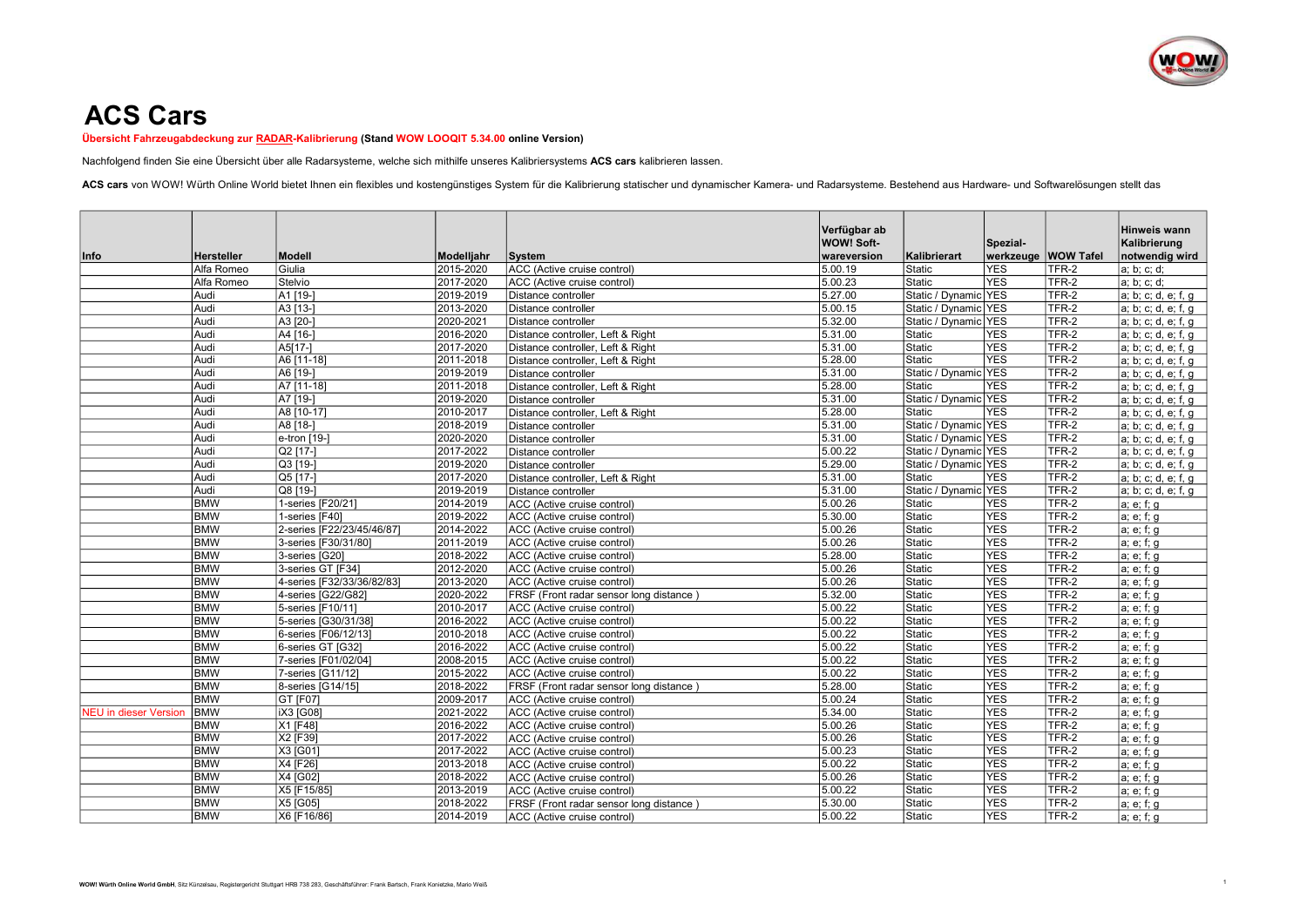

|                              |                       |                                           |                        |                                                                  | Verfügbar ab<br>WOW! Soft- |                      | Spezial-                    |       | Hinweis wann<br>Kalibrierung |
|------------------------------|-----------------------|-------------------------------------------|------------------------|------------------------------------------------------------------|----------------------------|----------------------|-----------------------------|-------|------------------------------|
| Info                         | <b>Hersteller</b>     | <b>Modell</b>                             | Modelljahr             | <b>System</b>                                                    | wareversion                | Kalibrierart         | werkzeuge WOW Tafel         |       | notwendig wird               |
|                              | <b>BMW</b>            | X6 [G06]                                  | 2018-2022              | FRSF (Front radar sensor long distance)                          | 5.30.00                    | <b>Static</b>        | <b>YES</b>                  | TFR-2 | a; e; f; g                   |
|                              | <b>BMW</b>            | X7 [G07]                                  | 2018-2022              | FRSF (Front radar sensor long distance)                          | 5.28.00                    | Static               | <b>YES</b>                  | TFR-2 | a; e; f; g                   |
| <b>NEU</b> in dieser Version | Citroën               | C4 [20-]                                  | 2020-2022              | Distance alert radar (ARTIV)                                     | 5.34.00                    | Dynamic              | <b>NO</b>                   |       | a; b; c; d                   |
|                              | Citroën               | C5 Aircross [19-]                         | 2019-2021              | Distance alert radar (ARTIV)                                     | 5.33.00                    | Dynamic              | $\overline{NO}$             |       | a; b; c; d                   |
|                              | Citroën               | DS <sub>3</sub>                           | 2014-2019              | Laser camera City brake (LIDAR) (Emergency brake assist)         | 5.00.26                    | Static               | <b>NO</b>                   |       | b; d                         |
|                              | Cupra                 | Ateca                                     | 2018-2021              | Distance controller                                              | 5.33.00                    | Static / Dynamic YES |                             | TFR-2 | a; b; c; d, e; f, q          |
| <b>JEU</b> in dieser Version | Cupra                 | Formentor                                 | 2020-2022              | Distance controller                                              | 5.34.00                    | Static / Dynamic YES |                             | TFR-2 | a; b; c; d, e; f, g          |
|                              | Cupra                 | Leon                                      | 2020-2021              | Distance controller                                              | 5.33.00                    | Static / Dynamic YES |                             | TFR-2 | a; b; c; d, e; f, g          |
|                              | <b>DS Automobiles</b> | DS <sub>3</sub>                           | 2014-2019              | Laser camera City brake (LIDAR) (Emergency brake assist)         | 5.00.26                    | Static               | NO                          |       | b: d                         |
| <b>JEU</b> in dieser Version | lFiat                 | 500E                                      | 2020-2021              | ACC (Active cruise control)                                      | 5.34.00                    | Static               | <b>YES</b>                  | TFR-2 | a; b; c; d;                  |
|                              | Fiat                  | 500X                                      | 2015-2019              | ACC (Active cruise control)                                      | 5.00.19                    | Static               | <b>YES</b>                  | TFR-2 | a; b; c; d;                  |
|                              | Fiat                  | Tipo [15-]                                | 2016-2019              | ACC (Active cruise control)                                      | 5.32.00                    | Static               | <b>YES</b>                  | TFR-2 | a; b; c; d;                  |
|                              | Hyundai               | Ionig [17-]                               | 2017-2021              | AEB (Autonomous emergency braking)                               | 5.00.26                    | Dynamic              | <b>NO</b>                   |       | a; b; d; f                   |
|                              | Jeep                  | Cherokee [14-]                            | 2014-2017              | ACC (Active cruise control)                                      | 5.00.20                    | Dynamic              |                             |       | a; b; c; d                   |
|                              | Jeep                  | Compass [17-]                             | 2017-2021              | ACC (Active cruise control)                                      | 5.33.00                    | Dynamic              |                             |       | a; b; c; d                   |
|                              | Jeep                  | Renegade                                  | 2015-2019              | ACC (Active cruise control)                                      | 5.00.19                    | Static               | <b>YES</b>                  | TFR-2 | a; b; c; d;                  |
|                              | <b>KIA</b>            | Niro [17-]                                | 2017-2020              | FCA/SCC (Forward collision - Avoidance assist)                   | 5.00.26                    | Dynamic              | <b>NO</b>                   |       | a; b; c; d                   |
|                              | <b>KIA</b>            | Optima [16-]                              | 2018-2020              | AEB (Autonomous emergency braking)                               | 5.00.26                    | Dynamic              | N <sub>O</sub>              |       | a; b; c; d                   |
|                              | <b>KIA</b>            | Sportage [16-]                            | 2019-2020              | AEB (Autonomous emergency braking)                               | 5.33.00                    | Dynamic              | <b>NO</b>                   |       | a; b; c; d                   |
|                              | MAN LCV               | <b>TGE</b>                                | 2017-2018              | Distance controller                                              | 5.31.00                    | Static               | <b>YES</b>                  | TFR-2 | a; b; c; d, e; f, g          |
|                              | Mercedes              | A-Class [W177]                            | 2018-2022              | FCW (Active brake assist)                                        | 5.00.26                    | Dynamic              | <b>NO</b>                   |       | a; b; c; d                   |
|                              | Mercedes              | AMG GT 4-Door Coupé [X290]                | 2019-2022              | FCW (Active brake assist)                                        | 5.00.26                    | Dynamic              | <b>NO</b>                   |       | a; b; c; d                   |
|                              | Mercedes              | B-Class [W247]                            | 2019-2022              | FCW (Active brake assist)                                        | 5.00.26                    | Dynamic              | N <sub>O</sub>              |       | a; b; c; d                   |
|                              | Mercedes              | C-Class [W204]                            | 2007-2015              | Distronic (Distronic control module)                             | 5.29.00                    | Dynamic              | $\overline{NO}$             |       | a; b; c; d                   |
|                              | Mercedes              | C-Class [W205]                            | 2014-2018              | FCW (Active brake assist)                                        | 5.00.26                    | Dynamic              | <b>NO</b>                   |       | a; b; c; d                   |
|                              | Mercedes              | C-Class [W205] [2019-]                    | 2019-2021              | FCW (Active brake assist)                                        | 5.00.26                    | Dynamic              | <b>NO</b>                   |       | a; b; c; d                   |
|                              | Mercedes              | CL [C216]                                 | 2011-2013              | Distronic (Distronic control module)                             | 5.29.00                    | Dynamic              | $\overline{NO}$             |       | a; b; c; d                   |
|                              | Mercedes              | CLA-Class [C118]                          | 2019-2022              | FCW (Active brake assist)                                        | 5.00.26                    | Dynamic              | <b>NO</b>                   |       | a; b; c; d                   |
|                              | Mercedes              | <b>CLS [C218]</b>                         | 2011-2018              | FCW (Active brake assist) / Distronic (Distronic control module) | 5.29.00                    | Dynamic              | <b>NO</b>                   |       | a; b; c; d                   |
|                              | Mercedes              | CLS [C257]                                | 2018-2022              | FCW (Active brake assist)                                        | 5.00.22                    | Dynamic              | N <sub>O</sub><br><b>NO</b> |       | a; b; c; d                   |
|                              | Mercedes              | E-Class [W212]                            | 2009-2016              | FCW (Active brake assist) / Distronic (Distronic control module) | 5.29.00                    | Dynamic              | NO                          |       | a; b; c; d                   |
|                              | Mercedes              | E-Class [W213]                            | 2016-2020              | FCW (Active brake assist)                                        | 5.00.17<br>5.32.00         | Dynamic<br>Dynamic   | <b>NO</b>                   |       | a; b; c; d                   |
|                              | Mercedes              | E-Class [W213]                            | 2021-2022              | FCW / MRR223 (Active brake assist)                               |                            |                      | $\overline{NO}$             |       | a; b; c; d                   |
|                              | Mercedes              | E-Class Coupé [W207]                      | 2009-2016<br>2017-2022 | FCW (Active brake assist) / Distronic (Distronic control module) | 5.29.00<br>5.00.19         | Dynamic<br>Dynamic   | NO                          |       | a; b; c; d                   |
|                              | Mercedes<br>Mercedes  | E-Class Coupé [C238]<br><b>EQA [N243]</b> | 2021-2022              | FCW (Active brake assist)                                        | 5.33.00                    | Dynamic              | $\overline{NO}$             |       | a; b; c; d<br>a; b; c; d     |
|                              | Mercedes              | <b>EQB [X243]</b>                         | 2021-2022              | FCW (Active brake assist)<br>FCW (Active brake assist)           | 5.33.00                    | Dynamic              | NO                          |       | a; b; c; d                   |
|                              | Mercedes              | <b>EQC [N293]</b>                         | 2020-2022              | FCW177 (Active brake assist)                                     | 5.29.00                    | Dynamic              | <b>NO</b>                   |       | a; b; c; d                   |
|                              | Mercedes              | <b>EQV [N447]</b>                         | 2020-2022              | FCW447 (Active brake assist)t                                    | 5.33.00                    | Dynamic              | <b>NO</b>                   |       | a; b; c; d                   |
|                              | Mercedes              | G-Class [W463] [2019-]                    | 2019-2022              | FCW (Active brake assist)                                        | 5.00.26                    | Dynamic              | <b>NO</b>                   |       | a; b; c; d                   |
|                              | Mercedes              | GL-Class [X164]                           | 2009-2012              | Distronic (Distronic control module)                             | 5.29.00                    | Dynamic              | $\overline{NO}$             |       | a; b; c; d                   |
|                              | Mercedes              | GL-Class [X166]                           | 2013-2015              | FCW (Active brake assist) / Distronic (Distronic control module) | 5.29.00                    | Dynamic              | NO)                         |       | a; b; c; d                   |
|                              | Mercedes              | GLA-Class [H247]                          | 2020-2022              | FCW (Active brake assist)                                        | 5.30.00                    | Dynamic              | <b>NO</b>                   |       | a; b; c; d                   |
|                              | Mercedes              | GLB-Class [X247]                          | 2019-2021              | Active brake assist                                              | 5.29.00                    | Dynamic              | $\overline{NO}$             |       | a; b; c; d                   |
|                              | Mercedes              | GLC-Class [X253]                          | 2016-2019              | FCW (Active brake assist)                                        | 5.27.00                    | Dynamic              | <b>NO</b>                   |       | a; b; c; d                   |
|                              | Mercedes              | GLC-Class [X253] [2020-]                  | 2020-2022              | FCW (Active brake assist)                                        | 5.30.00                    | Dynamic              | $\overline{\text{NO}}$      |       | a; b; c; d                   |
|                              | Mercedes              | GLE [W166]                                | 2016-2018              | FCW (Active brake assist) / Distronic (Distronic control module) | 5.29.00                    | Dynamic              | <b>NO</b>                   |       | a; b; c; d                   |
|                              | Mercedes              | <b>GLE [W167]</b>                         | 2019-2021              | FCW (Active brake assist)                                        | 5.00.26                    | Dynamic              | <b>NO</b>                   |       | a; b; c; d                   |
|                              | Mercedes              | GLE Coupé [C292]                          | 2016-2018              | FCW (Active brake assist) / Distronic (Distronic control module) | 5.29.00                    | Dynamic              | $\overline{NO}$             |       | a; b; c; d                   |
|                              | Mercedes              | GLK-Class [X204]                          | 2009-2015              | Distronic (Distronic control module)                             | 5.29.00                    | Dynamic              | <b>NO</b>                   |       | a; b; c; d                   |
|                              | Mercedes              | GLS [X166]                                | 2016-2018              | FCW (Active brake assist) / Distronic (Distronic control module) | 5.29.00                    | Dynamic              | <b>NO</b>                   |       | a; b; c; d                   |
|                              |                       |                                           |                        |                                                                  |                            |                      |                             |       |                              |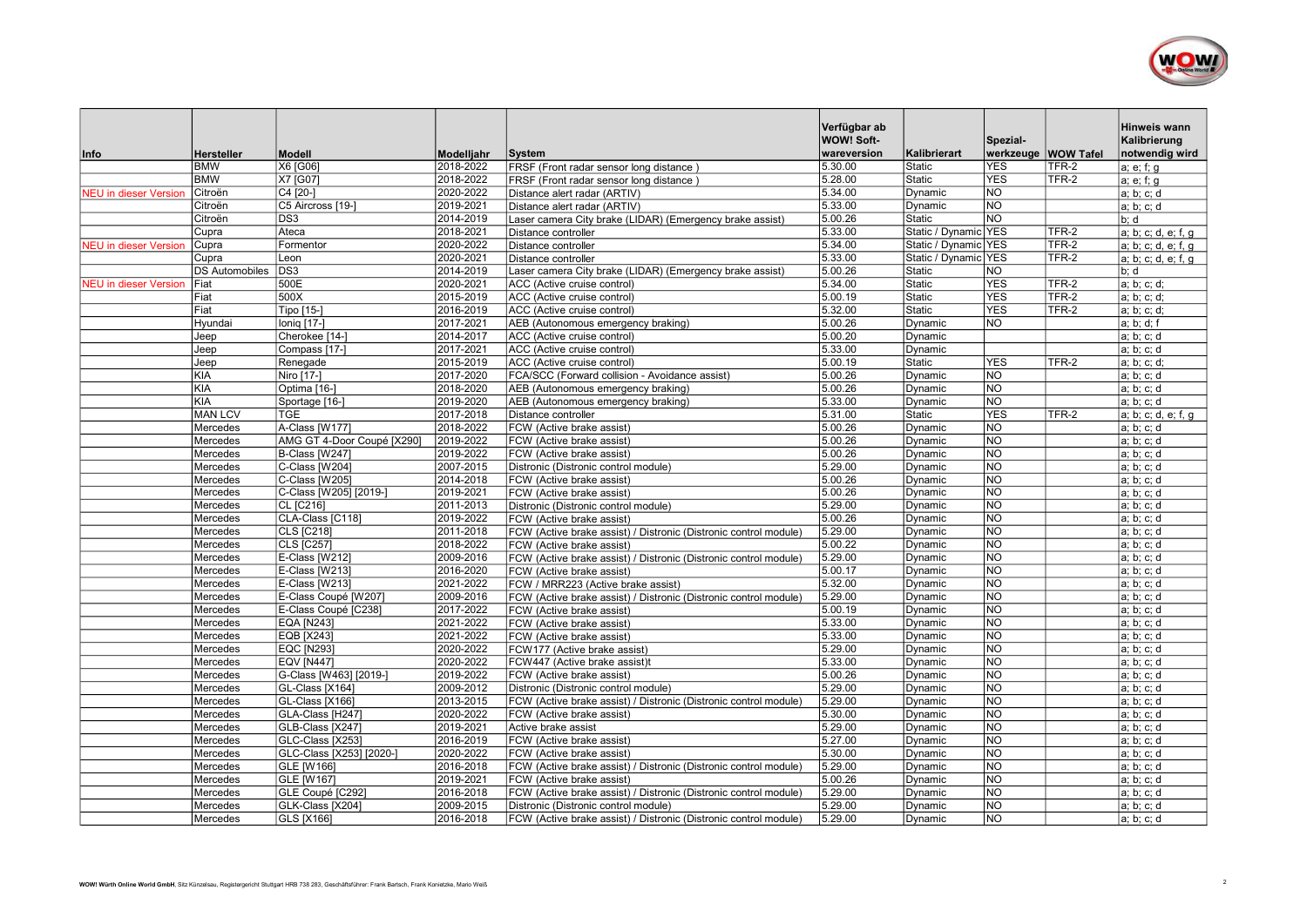

|                              |                      |                                  |                        |                                                                                                          | Verfügbar ab<br>WOW! Soft- |                      | Spezial-                               |       | Hinweis wann<br>Kalibrierung |
|------------------------------|----------------------|----------------------------------|------------------------|----------------------------------------------------------------------------------------------------------|----------------------------|----------------------|----------------------------------------|-------|------------------------------|
| Info                         | Hersteller           | Modell                           | Modelljahr             | <b>System</b>                                                                                            | wareversion<br>5.29.00     | Kalibrierart         | werkzeuge WOW Tafel<br>$\overline{NO}$ |       | notwendig wird               |
|                              | Mercedes             | GLS [X167]                       | 2019-2021<br>2009-2012 | Active brake assist                                                                                      | 5.29.00                    | Dynamic              | $\overline{NO}$                        |       | a; b; c; d                   |
|                              | Mercedes<br>Mercedes | M-Class [W164]<br>M-Class [W166] | 2012-2015              | Distronic (Distronic control module)                                                                     | 5.29.00                    | Dynamic<br>Dynamic   | <b>NO</b>                              |       | a; b; c; d<br>a; b; c; d     |
|                              | Mercedes             | R-Class [W251]                   | 2012-2013              | FCW (Active brake assist) / Distronic (Distronic control module)<br>Distronic (Distronic control module) | 5.29.00                    | Dynamic              | <b>NO</b>                              |       | a; b; c; d                   |
|                              | Mercedes             | S-Class [W221]                   | 2009-2013              | Distronic (Distronic control module)                                                                     | 5.29.00                    | Dynamic              | <b>NO</b>                              |       | a; b; c; d                   |
|                              | Mercedes             | S-Class [W222]                   | 2013-2017              | FCW (Active brake assist)                                                                                | 5.00.26                    | Dynamic              | <b>NO</b>                              |       | a; b; c; d                   |
|                              | Mercedes             | S-Class [W222] [2018-]           | 2018-2021              | FCW (Active brake assist)                                                                                | 5.00.22                    | Dynamic              | $\overline{\text{no}}$                 |       | a; b; c; d                   |
|                              | Mercedes             | S-Class Coupé [C217]             | 2015-2018              | FCW (Active brake assist)                                                                                | 5.27.00                    | Dynamic              | <b>NO</b>                              |       | a; b; c; d                   |
|                              | Mercedes             | S-Class Coupé [C217] [2018-]     | 2018-2021              | FCW (Active brake assist)                                                                                | 5.27.00                    | Dynamic              | $\overline{NO}$                        |       | a; b; c; d                   |
|                              | Mercedes             | <b>SL [R231]</b>                 | 2013-2019              | FCW (Active brake assist) / Distronic (Distronic control module)                                         | 5.29.00                    | Dynamic              | N <sub>O</sub>                         |       | a; b; c; d                   |
|                              | Mercedes             | <b>SLC [R172]</b>                | 2016-2019              | FCW (Active brake assist) / Distronic (Distronic control module)                                         | 5.29.00                    | Dynamic              | <b>NO</b>                              |       | a; b; c; d                   |
|                              | Mercedes             | SLK [R172]                       | 2011-2015              | FCW (Active brake assist) / Distronic (Distronic control module)                                         | 5.29.00                    | Dynamic              | <b>NO</b>                              |       | a; b; c; d                   |
|                              | Mercedes             | Sprinter [907/910]               | 2018-2022              | FCW (Active brake assist)                                                                                | 5.00.26                    | Dynamic              | $\overline{NQ}$                        |       | a; b; c; d                   |
|                              | Mercedes             | V-Class [W447]                   | 2019-2022              | FCW447 (Active brake assist)                                                                             | 5.32.00                    | Dynamic              | N <sub>O</sub>                         |       | a; b; c; d                   |
|                              | Mercedes             | <b>Vito [W447]</b>               | 2019-2022              | FCW447 (Active brake assist)                                                                             | 5.32.00                    | Dynamic              | <b>NO</b>                              |       | a; b; c; d                   |
|                              | Mitsubishi           | Outlander III [13-]              | 2013-2020              | ACC/FCM (Adaptive cruise control/Forward collision mitigation)                                           | 5.00.17                    | Dynamic              | $\overline{NO}$                        |       | a; b; c; d                   |
|                              | Nissan               | Juke F16 [19-]                   | 2019-2020              | Laser/Radar (Laser/Radar)                                                                                | 5.30.00                    | Static               | <b>YES</b>                             | TFR-2 | a; c; d                      |
|                              | Nissan               | Leaf ZE1 [18-]                   | 2018-2020              | Laser/Radar (Laser/Radar)                                                                                | 5.00.24                    | Static               | <b>YES</b>                             | TFR-2 | a; c; d                      |
|                              | Nissan               | Micra K14 [17-]                  | 2017-2020              | Laser/Radar (Laser/Radar)                                                                                | 5.00.23                    | Static               | <b>YES</b>                             | TFR-2 | a; c; d                      |
|                              | Nissan               | Pulsar C13 [14-]                 | 2014-2020              | Laser/Radar (Laser/Radar)                                                                                | 5.32.00                    | Static               | <b>YES</b>                             | TFR-2 | a; c; d                      |
|                              | Nissan               | Qashqai J11 [13-]                | 2013-2020              | Laser/Radar (Laser/Radar)                                                                                | 5.00.17                    | Static               | <b>YES</b>                             | TFR-2 | a; c; d                      |
|                              | Nissan               | X-Trail T32 [14-]                | 2014-2020              | Laser/Radar (Laser/Radar)                                                                                | 5.00.01                    | Static               | <b>YES</b>                             | TFR-2 | a; c; d                      |
|                              | Opel                 | Astra J                          | 2013-2015              | Distance Sensing Cruise Control Module (ACC)                                                             | 5.00.19                    | Dynamic              | <b>NO</b>                              |       | a; b; c; d                   |
| <b>NEU</b> in dieser Version | Opel                 | Astra K                          | 2017-2022              | Long range radar (LRR)                                                                                   | 5.34.00                    | Dynamic              | <b>NO</b>                              |       | a; b; c; d                   |
|                              | Opel                 | Corsa F                          | 2020-2021              | Distance alert radar (ARTIV)                                                                             | 5.33.00                    | Dynamic              | $\overline{10}$                        |       | a; b; c; d                   |
|                              | Opel                 | Insignia                         | 2013-2017              | Distance Sensing Cruise Control Module (ACC)                                                             | 5.00.19                    | Dynamic              | N <sub>O</sub>                         |       | a; b; c; d                   |
| <b>NEU in dieser Version</b> | Opel                 | Insignia B                       | 2018-2022              | Long range radar (LRR)                                                                                   | 5.34.00                    | Dynamic              | $\overline{NO}$                        |       | a; b; c; d                   |
|                              | Opel                 | Mokka B                          | 2020-2021              | Distance alert radar (ARTIV)                                                                             | 5.33.00                    | Dynamic              | <b>NO</b>                              |       | a; b; c; d                   |
|                              | Opel                 | Vivaro C                         | 2020-2021              | Distance alert radar (ARTIV)                                                                             | 5.33.00                    | Dynamic              | $\overline{NO}$                        |       | a; b; c; d                   |
|                              | Opel                 | Zafira C                         | 2013-2019              | Distance Sensing Cruise Control Module (ACC)                                                             | 5.00.19                    | Dynamic              | <b>NO</b>                              |       | a; b; c; d                   |
|                              | Opel                 | Zafira Life                      | 2020-2021              | Distance alert radar (ARTIV)                                                                             | 5.33.00                    | Dynamic              | $\overline{NO}$                        |       | a; b; c; d                   |
|                              | Peugeot              | 2008 [20-                        | 2020-2022              | Distance alert radar (ARTIV)                                                                             | 5.33.00                    | Dynamic              | $\overline{NO}$                        |       | a; b; c; d                   |
|                              | Peugeot              | 208 [12-19]                      | 2012-2019              | Laser camera City brake (LIDAR) (Emergency brake assist)                                                 | 5.00.22                    | <b>Static</b>        | <b>NO</b>                              |       | b: d                         |
|                              | Peugeot              | 208 [20-]                        | 2020-2022              | Distance alert radar (ARTIV)                                                                             | 5.31.00                    | Dynamic              | $\overline{NO}$                        |       | a; b; c; d                   |
|                              | Peugeot              | 3008 [17-]                       | 2017-2022              | Distance alert radar (ARTIV)                                                                             | 5.00.24                    | Dynamic              | <b>NO</b>                              |       | a; b; c; d                   |
|                              | Peugeot              | 308 [14-]                        | 2014-2021              | Distance alert radar (ARTIV)                                                                             | 5.00.23                    | Dynamic              | $\overline{NO}$                        |       | a; b; c; d                   |
|                              | Peugeot              | 5008 [10-17]                     | 2010-2017              | Distance alert radar (ARTIV)                                                                             | 5.00.23                    | Dynamic              | $\overline{NO}$                        |       | a; b; c; d                   |
|                              | Peugeot              | 5008 [17-]                       | 2017-2022              | Distance alert radar (ARTIV)                                                                             | 5.29.00                    | Dynamic              | $\overline{NO}$                        |       | a; b; c; d                   |
| <b>NEU</b> in dieser Version | Peugeot              | 508 [18-]                        | 2018-2022              | Distance alert radar (ARTIV)                                                                             | 5.34.00                    | Dynamic              | <b>NO</b>                              |       | a; b; c; d                   |
|                              | Peugeot              | Expert 4 [17-]                   | 2017-2022              | Distance alert radar (ARTIV)                                                                             | 5.33.00                    | Dynamic              | <b>NO</b>                              |       | a; b; c; d                   |
|                              | Peugeot              | Traveller                        | 2017-2022              | Distance alert radar (ARTIV)                                                                             | 5.33.00                    | Dynamic              | <b>NO</b>                              |       | a; b; c; d                   |
| <b>NEU</b> in dieser Version | Renault              | Captur II (*SGW protected)       | 2019-2022              | Front Radar (Front radar sensor system)                                                                  | 5.34.00                    | Dynamic              | <b>NO</b>                              |       | a; b; c; d                   |
| <b>NEU</b> in dieser Version | Renault              | Clio V (*SGW protected)          | 2019-2022              | Front Radar (Front radar sensor system)                                                                  | 5.34.00                    | Dynamic              | <b>NO</b>                              |       | a; b; c; d                   |
|                              | Renault              | Espace V                         | 2015-2020              | Front Radar (Front radar sensor system)                                                                  | 5.29.00                    | Dynamic              | $\overline{NO}$                        |       | a; b; c; d                   |
| <b>NEU in dieser Version</b> | Renault              | KoleosII/QM6                     | 2017-2021              | Front Radar (Front radar sensor system)                                                                  | 5.34.00                    | Dynamic              | <b>NO</b>                              |       | a; b; c; d                   |
|                              | Renault              | Megane IV                        | 2016-2020              | Front Radar (Front radar sensor system)                                                                  | 5.29.00                    | Dynamic              | $\overline{NO}$                        |       | a; b; c; d                   |
|                              | Renault              | Talisman                         | 2016-2020              | Front Radar (Front radar sensor system)                                                                  | 5.29.00                    | Dynamic              | <b>NO</b>                              |       | a; b; c; d                   |
| <b>NEU</b> in dieser Version | Renault              | Twingo III                       | 2014-2020              | Front Radar (Front radar sensor system)                                                                  | 5.34.00                    | Dynamic              | <b>NO</b>                              |       | a; b; c; d                   |
| <b>NEU</b> in dieser Version | Renault              | Zoe [New] (*SGW protected)       | 2019-2022              | Front Radar (Front radar sensor system)                                                                  | 5.34.00                    | Dynamic              | $\overline{NO}$                        |       | a; b; c; d                   |
| <b>NEU</b> in dieser Version | Smart                | Forfour [453]                    | 2015-2021              | Collision prevention assist                                                                              | 5.34.00                    | Dynamic              | <b>NO</b>                              |       | a; b; c; d                   |
|                              | Seat                 | Alhambra II                      | 2017-2019              | Distance controller                                                                                      | 5.00.22                    | Static / Dynamic YES |                                        | TFR-2 | a; b; c; d, e; f, g          |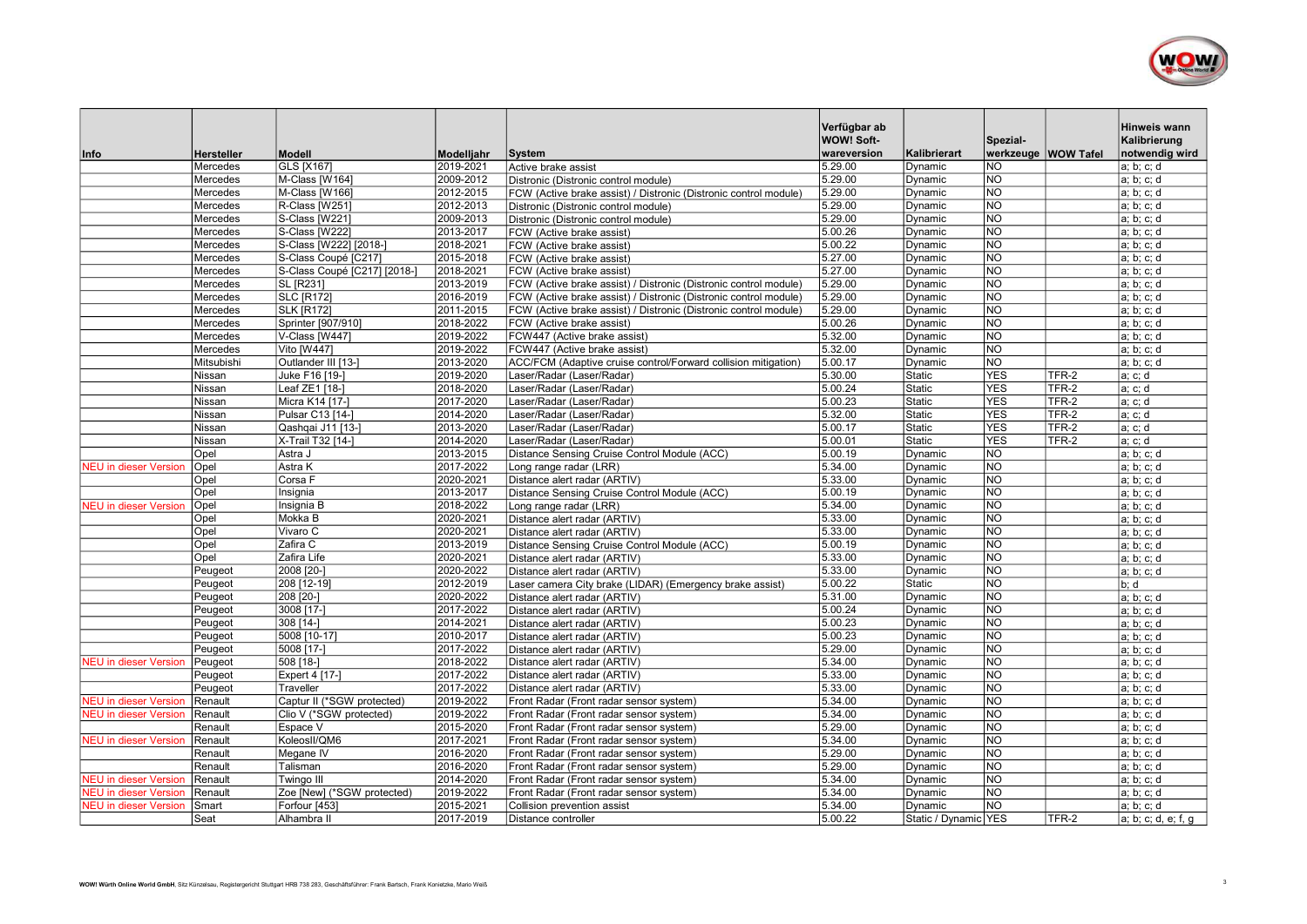

|                              |                           |                               |                         | <b>System</b>                                | Verfügbar ab<br><b>WOW! Soft-</b><br>wareversion | Kalibrierart         | Spezial-<br>werkzeuge   WOW Tafel |            | Hinweis wann<br>Kalibrierung<br>notwendig wird |
|------------------------------|---------------------------|-------------------------------|-------------------------|----------------------------------------------|--------------------------------------------------|----------------------|-----------------------------------|------------|------------------------------------------------|
| Info                         | <b>Hersteller</b><br>Seat | <b>Modell</b><br>Arona        | Modelljahr<br>2018-2020 | Distance controller                          | 5.00.26                                          | Static / Dynamic YES |                                   | TFR-2      | a; b; c; d, e; f, g                            |
|                              | Seat                      | Ateca [16-]                   | 2016-2021               | Distance controller                          | 5.00.19                                          | Static / Dynamic YES |                                   | TFR-2      | a; b; c; d, e; f, g                            |
|                              | Seat                      | Ibiza V [18-]                 | 2018-2019               | Distance controller                          | 5.00.26                                          | Static / Dynamic YES |                                   | TFR-2      | a; b; c; d, e; f, g                            |
|                              | Seat                      | Leon III [13-]                | 2013-2020               | Distance controller                          | 5.00.13                                          | Static / Dynamic YES |                                   | TFR-2      | a; b; c; d, e; f, g                            |
|                              | Seat                      | Leon IV [20-1                 | 2020-2021               | Distance controller                          | 5.32.00                                          | Static / Dynamic YES |                                   | $TFR-2$    | a; b; c; d, e; f, g                            |
|                              | Seat                      | Tarraco [19-]                 | 2019-2019               | Distance controller                          | 5.29.00                                          | Static / Dynamic YES |                                   | TFR-2      | a; b; c; d, e; f, g                            |
| <b>IEU</b> in dieser Version | Škoda                     | Enyaq                         | 2021-2022               | Distance controller                          | 5.34.00                                          | Static / Dynamic YES |                                   | TFR-2      | a; b; c; d, e; f, g                            |
|                              | Škoda                     | Fabia III                     | 2015-2019               | Distance controller                          | 5.00.15                                          | Static / Dynamic YES |                                   | TFR-2      | a; b; c; d, e; f, g                            |
|                              | Škoda                     | Kamig                         | 2020-2020               | Distance controller                          | 5.31.00                                          | Static / Dynamic YES |                                   | TFR-2      | a; b; c; d, e; f, g                            |
|                              | Škoda                     | Karog                         | 2018-2019               | Distance controller                          | 5.00.23                                          | Static / Dynamic YES |                                   | TFR-2      | a; b; c; d, e; f, g                            |
|                              | Škoda                     | Kodiag                        | 2017-2021               | Distance controller                          | 5.27.00                                          | Static / Dynamic YES |                                   | TFR-2      | a; b; c; d, e; f, g                            |
|                              | Škoda                     | Octavia III [13-]             | 2013-2020               | Distance controller                          | 5.00.10                                          | Static / Dynamic YES |                                   | TFR-2      | a; b; c; d, e; f, g                            |
|                              | Škoda                     | Octavia IV [20-]              | 2020-2021               | Distance controller                          | 5.32.00                                          | Static / Dynamic YES |                                   | TFR-2      | a; b; c; d, e; f, g                            |
|                              | Škoda                     | Scala                         | 2019-2020               | Distance controller                          | 5.31.00                                          | Static / Dynamic YES |                                   | $TFR-2$    | a; b; c; d, e; f, g                            |
|                              | Škoda                     | Superb III                    | 2016-2018               | Distance controller                          | 5.00.17                                          | Static / Dynamic YES |                                   | TFR-2      | a; b; c; d, e; f, g                            |
|                              | Vauxhall                  | Astra J                       | 2013-2015               | Distance Sensing Cruise Control Module (ACC) | 5.00.19                                          | Dynamic              | <b>NO</b>                         |            | a; b; c; d                                     |
| <b>NEU</b> in dieser Version | Vauxhall                  | Astra K                       | 2017-2022               | Long range radar (LRR)                       | 5.34.00                                          | Dynamic              | <b>NO</b>                         |            | a; b; c; d                                     |
|                              | Vauxhall                  | Corsa F                       | 2020-2021               | Distance alert radar (ARTIV)                 | 5.33.00                                          | Dynamic              | NO                                |            | a; b; c; d                                     |
|                              | Vauxhall                  | Insignia                      | 2013-2017               | Distance Sensing Cruise Control Module (ACC) | 5.00.19                                          | Dynamic              | $\overline{NO}$                   |            | a; b; c; d                                     |
| <b>JEU</b> in dieser Version | Vauxhall                  | Insignia B                    | 2018-2022               | Long range radar (LRR)                       | 5.34.00                                          | Dynamic              | <b>NO</b>                         |            | a; b; c; d                                     |
|                              | Vauxhall                  | Mokka B                       | 2020-2021               | Distance alert radar (ARTIV)                 | 5.33.00                                          | Dynamic              | NO                                |            | a; b; c; d                                     |
|                              | Vauxhall                  | $\overline{\text{V}}$ ivaro C | 2020-2021               | Distance alert radar (ARTIV)                 | 5.33.00                                          | Dynamic              | <b>NO</b>                         |            | a; b; c; d                                     |
|                              | Vauxhall                  | Zafira C                      | 2013-2019               | Distance Sensing Cruise Control Module (ACC) | 5.00.19                                          | Dynamic              | <b>NO</b>                         |            | a; b; c; d                                     |
|                              | Vauxhall                  | Zafira Life                   | 2020-2021               | Distance alert radar (ARTIV)                 | 5.33.00                                          | Dynamic              | <b>NO</b>                         |            | a; b; c; d                                     |
|                              | Volkswagen                | Arteon                        | 2017-2018               | Distance controller                          | 5.00.23                                          | Static / Dynamic YES |                                   | TFR-2      | a; b; c; d, e; f, g                            |
|                              | Volkswagen                | Caddy III [16-]               | 2016-2020               | Distance controller                          | 5.00.24                                          | Static / Dynamic YES |                                   | TFR-2      | a; b; c; d, e; f, g                            |
|                              | Volkswagen                | Crafter II [17-]              | 2017-2022               | Distance controller                          | 5.00.24                                          | Static / Dynamic YES |                                   | $TFR-2$    | a; b; c; d, e; f, g                            |
|                              | Volkswagen                | <b>Golf VII</b>               | 2013-2019               | Distance controller                          | 5.00.10                                          | Static / Dynamic YES |                                   | TFR-2      | a; b; c; d, e; f, g                            |
|                              | Volkswagen                | Golf VIII                     | 2020-2021               | Distance controller                          | 5.32.00                                          | Static / Dynamic YES |                                   | TFR-2      | a; b; c; d, e; f, g                            |
|                              | Volkswagen                | ID.3                          | 2020-2021               | Distance controller                          | 5.33.00                                          | Static / Dynamic YES |                                   | TFR-2      | a; b; c; d, e; f, g                            |
|                              | Volkswagen                | ID.4                          | 2020-2021               | Distance controller                          | 5.33.00                                          | Static / Dynamic YES |                                   | TFR-2      | a; b; c; d, e; f, g                            |
|                              | Volkswagen                | Passat VII [11-15]            | 2011-2015               | Distance controller                          | 5.00.10                                          | Static               | <b>YES</b>                        | VAS 6430/2 | a; b; c; d, e; f, g                            |
|                              | Volkswagen                | Passat VIII [15-]             | 2015-2020               | Distance controller                          | 5.00.13                                          | Static / Dynamic YES |                                   | TFR-2      | a; b; c; d, e; f, g                            |
|                              | Volkswagen                | Polo V [10-]                  | 2015-2017               | Distance controller                          | 5.00.15                                          | Static / Dynamic YES |                                   | TFR-2      | a; b; c; d, e; f, g                            |
|                              | Volkswagen                | Polo VI [17-]                 | 2017-2020               | Distance controller                          | 5.00.26                                          | Static / Dynamic YES |                                   | TFR-2      | a; b; c; d, e; f, g                            |
|                              | Volkswagen                | Sharan II                     | 2016-2019               | Distance controller                          | 5.00.22                                          | Static / Dynamic YES |                                   | TFR-2      | a; b; c; d, e; f, g                            |
|                              | Volkswagen                | T6 Multivan [15-19]           | 2015-2019               | Distance controller                          | 5.00.24                                          | Static / Dynamic YES |                                   | $TFR-2$    | a; b; c; d, e; f, g                            |
|                              | Volkswagen                | T6 Multivan [20-]             | 2020-2022               | Distance controller                          | 5.33.00                                          | Static / Dynamic YES |                                   | TFR-2      | a; b; c; d, e; f, g                            |
|                              | Volkswagen                | T6 Transporter [15-19]        | 2015-2019               | Distance controller                          | 5.00.24                                          | Static / Dynamic YES |                                   | TFR-2      | a; b; c; d, e; f, g                            |
|                              | Volkswagen                | T6 Transporter [20-]          | 2020-2022               | Distance controller                          | 5.33.00                                          | Static / Dynamic YES |                                   | TFR-2      | a; b; c; d, e; f, g                            |
|                              | Volkswagen                | T-Cross                       | 2019-2020               | Distance controller                          | 5.30.00                                          | Static / Dynamic YES |                                   | TFR-2      | a; b; c; d, e; f, g                            |
|                              | Volkswagen                | $Tiguan$ [16-]                | 2016-2020               | Distance controller                          | 5.00.15                                          | Static / Dynamic YES |                                   | TFR-2      | a; b; c; d, e; f, g                            |
|                              | Volkswagen                | Touareg III [18-]             | 2018-2019               | Distance controller                          | 5.31.00                                          | Static / Dynamic YES |                                   | TFR-2      | a; b; c; d, e; f, g                            |
|                              | Volkswagen                | Touran [16-]                  | 2016-2020               | Distance controller                          | 5.00.20                                          | Static / Dynamic YES |                                   | TFR-2      | a; b; c; d, e; f, g                            |
|                              | Volkswagen                | T-Roc                         | 2018-2020               | Distance controller                          | 5.00.24                                          | Static / Dynamic YES |                                   | TFR-2      | a; b; c; d, e; f, g                            |
|                              | Volvo                     | S60 [11-]                     | 2011-2018               | FSM (Forward Sensing Module)                 | 5.00.10                                          | Dynamic              | <b>NO</b>                         |            | a; b; c; d                                     |
|                              | Volvo                     | S60 [19-]                     | 2019-2021               | ASDM (Active safety domain master)           | 5.27.00                                          | Dynamic              | <b>NO</b>                         |            | a; b; c; d                                     |
|                              | Volvo                     | S60 Cross Country             | 2016-2018               | FSM (Forward Sensing Module)                 | 5.00.17                                          | Dynamic              | <b>NO</b>                         |            | a; b; c; d                                     |
|                              | Volvo                     | S90 [17-]                     | 2017-2021               | ASDM (Active safety domain master)           | 5.00.22                                          | Dynamic              | <b>NO</b>                         |            | a; b; c; d                                     |
|                              | Volvo                     | V40 [13-]                     | 2013-2019               | FSM (Forward Sensing Module)                 | 5.00.10                                          | Dynamic              | <b>NO</b>                         |            | a; b; c; d                                     |
|                              | Volvo                     | V40 Cross Country             | 2013-2019               | FSM (Forward Sensing Module)                 | 5.00.17                                          | Dynamic              | INO.                              |            | a; b; c; d                                     |
|                              |                           |                               |                         |                                              |                                                  |                      |                                   |            |                                                |